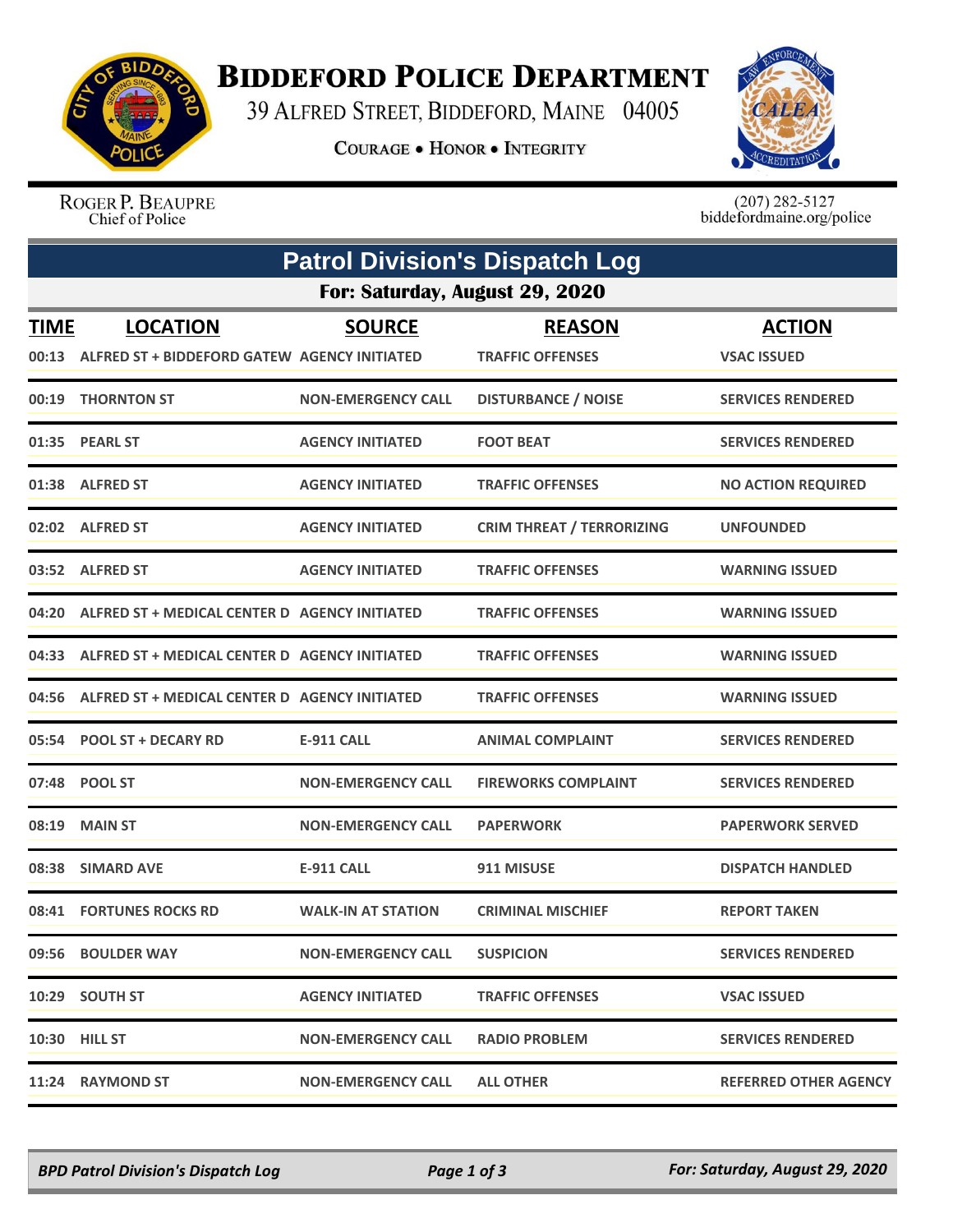| <b>TIME</b> | <b>LOCATION</b>                                                                                           | <b>SOURCE</b>             | <b>REASON</b>                    | <b>ACTION</b>                |  |  |
|-------------|-----------------------------------------------------------------------------------------------------------|---------------------------|----------------------------------|------------------------------|--|--|
|             | 12:05 ALFRED ST                                                                                           | <b>WALK-IN AT STATION</b> | <b>SUSPICION</b>                 | <b>SERVICES RENDERED</b>     |  |  |
|             | 13:01 WILDBROOK DR                                                                                        | <b>NON-EMERGENCY CALL</b> | <b>CRIMINAL MISCHIEF</b>         | <b>SERVICES RENDERED</b>     |  |  |
|             | 13:10 SOUTH ST                                                                                            | <b>AGENCY INITIATED</b>   | <b>PAPERWORK</b>                 | <b>PAPERWORK NOT SERVED</b>  |  |  |
|             | 13:16    FOSS ST                                                                                          | <b>NON-EMERGENCY CALL</b> | <b>CIVIL COMPLAINT</b>           | <b>CIVIL COMPLAINT</b>       |  |  |
|             | 14:08 ALFRED ST                                                                                           | <b>WALK-IN AT STATION</b> | <b>COURT ORDERED CHECK IN</b>    | <b>SERVICES RENDERED</b>     |  |  |
|             | 14:14 SOUTH ST                                                                                            | <b>AGENCY INITIATED</b>   | <b>PAPERWORK</b>                 | <b>PAPERWORK NOT SERVED</b>  |  |  |
|             | 14:27 THORNTON ST                                                                                         | <b>E-911 CALL</b>         | <b>TRESPASSING</b>               | <b>GONE ON ARRIVAL</b>       |  |  |
|             | <b>16:13 HILL ST</b>                                                                                      | E-911 CALL                | 911 MISUSE                       | <b>SERVICES RENDERED</b>     |  |  |
|             | 17:04 MAIN ST                                                                                             | <b>NON-EMERGENCY CALL</b> | <b>SUSPICION</b>                 | <b>FIELD INTERVIEW</b>       |  |  |
|             | 17:45 CLEAVES ST                                                                                          | <b>NON-EMERGENCY CALL</b> | <b>HARASSMENT</b>                | <b>REPORT TAKEN</b>          |  |  |
|             | 17:47 SOUTH ST                                                                                            | <b>NON-EMERGENCY CALL</b> | <b>PAPERWORK</b>                 | <b>PAPERWORK NOT SERVED</b>  |  |  |
|             | 17:49 ALFRED ST                                                                                           | <b>NON-EMERGENCY CALL</b> | <b>SUSPICION</b>                 | <b>NEGATIVE CONTACT</b>      |  |  |
|             | 17:56 WEST ST                                                                                             | <b>NON-EMERGENCY CALL</b> | <b>ASSIST OTHER AGENCY</b>       | <b>NEGATIVE CONTACT</b>      |  |  |
|             | 18:22 JUDGE ST + GOVE ST                                                                                  | <b>NON-EMERGENCY CALL</b> | <b>CHECK WELFARE</b>             | <b>TRANSPORT TO HOSPITAL</b> |  |  |
|             | 18:49 WEST ST                                                                                             | <b>NON-EMERGENCY CALL</b> | <b>ANIMAL COMPLAINT</b>          | <b>REFERRED OTHER AGENCY</b> |  |  |
|             | 19:19 STATE ST + CUTTS ST                                                                                 | <b>NON-EMERGENCY CALL</b> | <b>SUSPICION</b>                 | <b>SERVICES RENDERED</b>     |  |  |
|             | 21:13 WESTERN AVE + MAIN ST                                                                               | <b>AGENCY INITIATED</b>   | <b>OPERATING UNDER INFLUENCE</b> | <b>ARREST(S) MADE</b>        |  |  |
|             | OFFENDER: TAYLOR N DIDONATO  AGE: 25  RESIDENT OF: OLD ORCHARD BEACH, ME<br>CHARGE: OUI (ALCOHOL)-NO TEST |                           |                                  |                              |  |  |
|             | 21:21 GUINEA RD                                                                                           | <b>NON-EMERGENCY CALL</b> | <b>ASSIST OTHER AGENCY</b>       | <b>NO ACTION REQUIRED</b>    |  |  |
|             | 21:25 ELM ST                                                                                              | <b>NON-EMERGENCY CALL</b> | <b>MISSING PERSON</b>            | <b>SERVICES RENDERED</b>     |  |  |
|             | 21:49 SOUTH ST                                                                                            | <b>NON-EMERGENCY CALL</b> | <b>DISTURBANCE / NOISE</b>       | <b>UNFOUNDED</b>             |  |  |
|             | 21:56 POOL ST                                                                                             | <b>NON-EMERGENCY CALL</b> | <b>DRUG</b>                      | <b>REPORT TAKEN</b>          |  |  |
|             | 22:10 FOREST ST                                                                                           | <b>E-911 CALL</b>         | <b>TRESPASSING</b>               | <b>WARNING ISSUED</b>        |  |  |
|             | 22:22 SUMMER ST                                                                                           | <b>NON-EMERGENCY CALL</b> | <b>NOISE COMPLAINT</b>           | <b>SERVICES RENDERED</b>     |  |  |
|             | 22:26 GRANITE ST                                                                                          | <b>E-911 CALL</b>         | 911 MISUSE                       | <b>SERVICES RENDERED</b>     |  |  |

*BPD Patrol Division's Dispatch Log Page 2 of 3 For: Saturday, August 29, 2020*